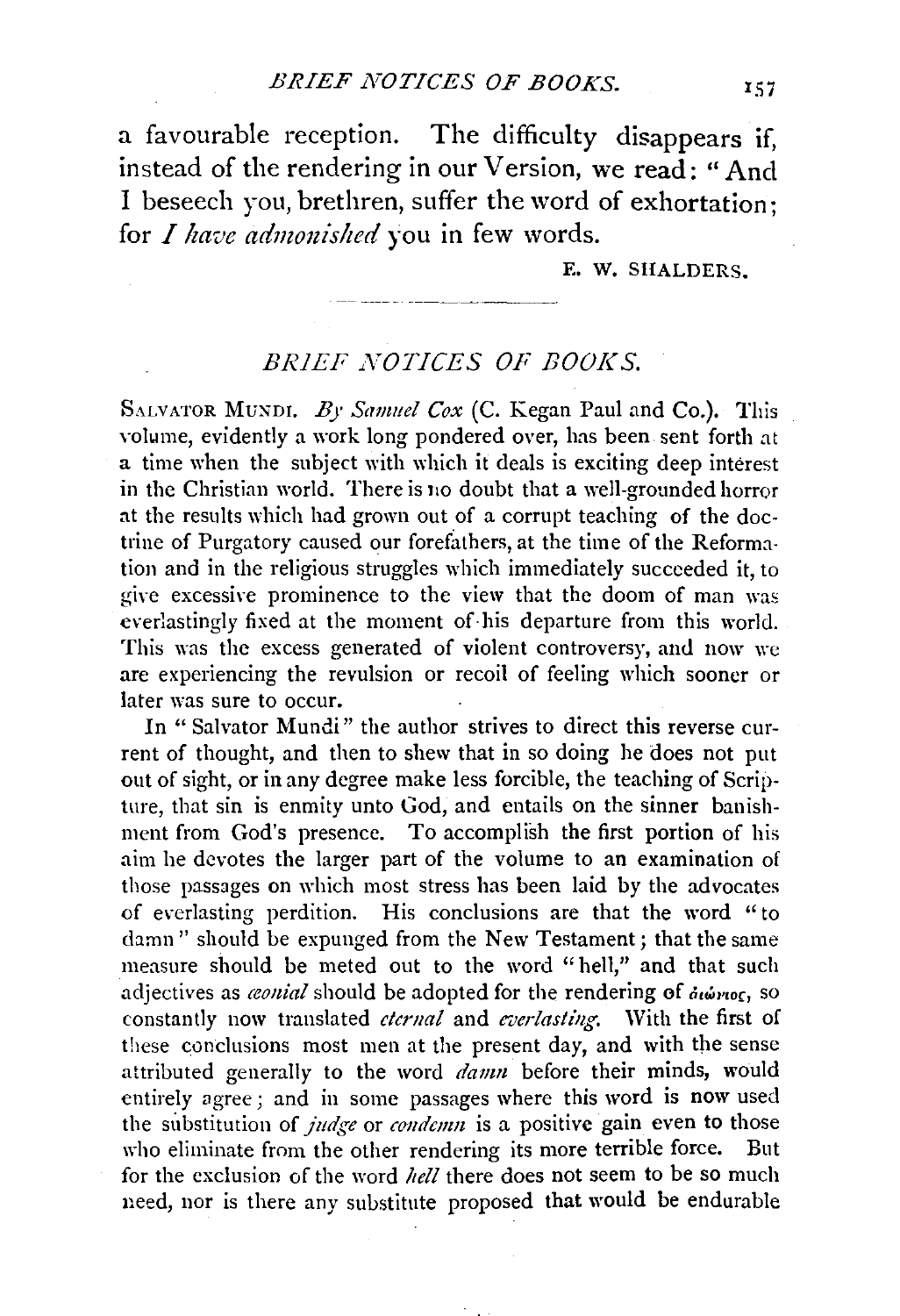in a version of the Bible meant for ordinary reading. " Hell fire" may, as a translation, be attended with difficulties, but "the Gehenna. of fire " is surely not less so. Nor does there- seem to be the need. for such exclusion. The word *hell* stands in the Creeds where few will associate it with the notion of torture, and Mr. Cox has given instances where not long ago the word was used in a sense very alien to that of a place of torment. To those examples, if we add the kindred words *helm* and *helmet*, names for a covering and protection of the head; *ltelm,* used in many districts of England for a temporary cattle shed; also *to hell*, employed as a verb to describe the earthing up of celery or potatoes ; and the term *hillier,* for a slater or tiler; to which may be further added the common mother's expression. "It costs much to  $\frac{hill}{i.e.,}$  to clothe) and fill a large family;" we have surely enough groundwork in our language on which teachers may build in their explanation of this word, and may accomplish all that is needed without introducing Sheol, Gehenna, Hades, or Tartarus into our *English* Bible. Nor does it appear likely that *conial* will ever find favour in English. Words are our masters far more frequently than our servants. But if *eternal*, which is *axiternal*, that is, *agelong*, were kept for the translation of  $\hat{a}_1 \hat{b}_2$  as  $\hat{b}_3$  of which it is a cognate, and the reader were instructed that *eternal* and *everlasting* are words of widely different meaning, all that is desired in this matter might be gained. In a translated Bible there must needs be ever something left for the preacher, and in giving a correct sense to *etemal* there would be no more burden of explanation laid upon him than by the strange transliteration *conial*.

The second part of his work the author has performed very ably. The substance of his pleading can be most aptly given in his own words. "We admit that if men pass out of this age unrighteous and impenitent they must be banished from the presence and glory of God in the age to come, must pass through the pangs of death before they can be born again unto life." It is on the words, "in the age to come," that the writer wishes emphasis to be laid. The punishment of sin is not represented as less sure or less terrible, but for the immortal everlasting soul he has shewn that what Scripture teaches is that the punishment of sin shall be *agelong, aviternal, eternal*, but not *cz•er/asting.* What the length of each age of remedial punishment shall be is left to God's decision, who alone knows the worth of each action. done here, and the strength of each struggle against temptation. As ages vary in this world, so, and in a higher degree, will ages that are to come vary in duration, but no age of punishment be everlasting.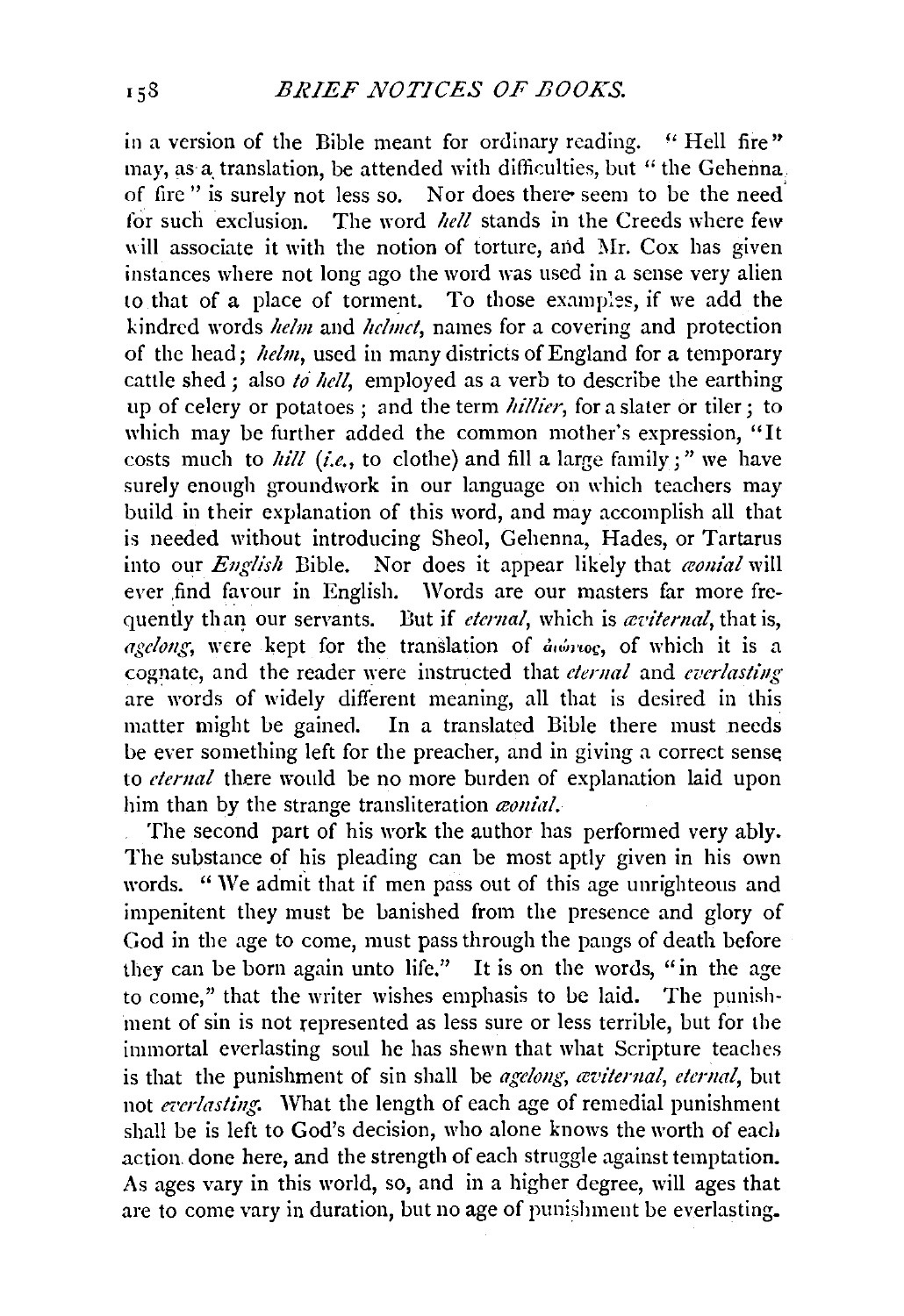In the whole argument there is nothing that can be attacked as offering. impunity to sinners, or detracting from the Divine attribute of .justice; and few exhortations to a holy life and preparation for the world to come could be more powerful than the picture drawn in the last chapter of the misery which after death awaits the unclothed spirit of that man who has lived a sensual life here. His torment will begin when all the faculties to which he has constantly been ministering are taken away; when aU his pleasures, all his pursuits are· gone, and all the conditions of his new estate are, through his own guilt, strange, unwelcome, and repugnant. Herein is his new discipline, from which, as from all discipline in this age, it is shewn in the early chapters of the volume that we have the warrant of God's word for believing that redemption will come, that in the end, be the ages of discipline ever so extended, the strength of sin shall not gain the victory over the love of God for man. J. RAWSON LUMBY.

THE GREEK TESTAMENT. Hebraistic Edition. By William *IIenry Guillemard, D.D.* This is the first instalment of a work implying both much learning and labour. As its author informs us in a very modest but instructive preface, his object is "to shew the LXX. thread running through all the web" of the New Testament. And again he says, "My main object being to shew that the Greek text owes its distinguishing characteristics to three causes:  $(1)$ Orientalism; (2) The influence of the LXX. or Alexandrian version; (3) Deterioration of style, due either to the Macedonian element in it, or to the *serioris Græcismi innovationes*. I have marked the most prominent examples of each as they occur, in order to arrest attention and secure careful examination." He accomplishes this purpose in a very scholarly and satisfactory manner, so far as the First Gospel (the only portion of the work yet published) is concerned. We believe that Dr. Guillemard is decidedly on the right track in seeking to account for the peculiar Greek in which the New Testament is written. That could only have arisen from the fact that the vanous writers were thoroughly familiar with the LXX., used, indeed, the Greek version as their ordinary Bible, and thus naturally expressed their Hebrew conceptions of spiritual truth in language akin to, or identical with, the diction of the Greek translators of the Old Testament.

Dr. Guillemard's careful and sensible work is well fitted to counteract the influence of the rigid mechanical school, and we trust he will be encouraged to carry it to completion. A. ROBERTS.